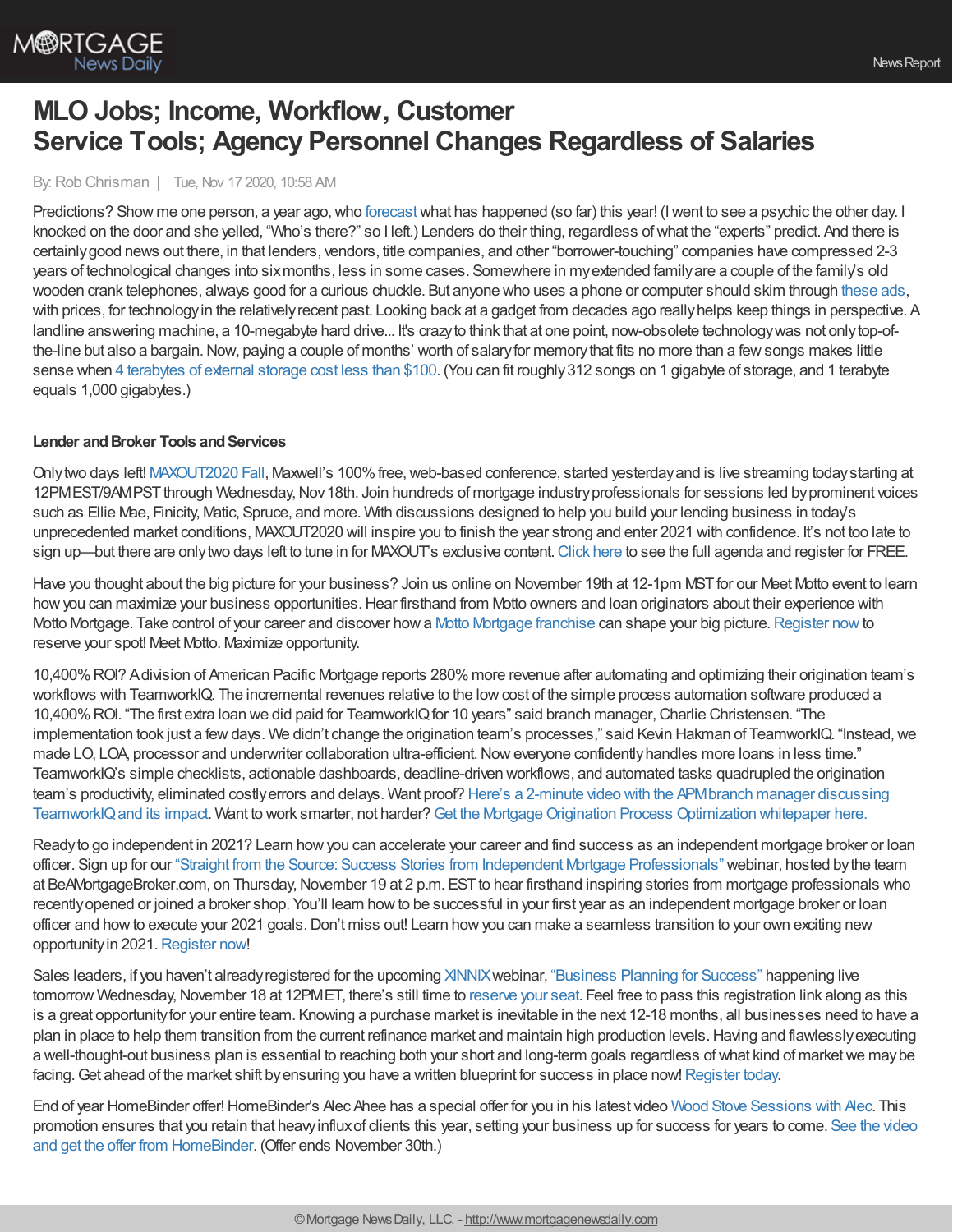Have the trials of the pandemic helped your organization gain a better perspective on how you're doing business? If COVID-19 has taught us anything, it's that mortgage servicing remains highlyresilient industryparticipants. After juggling investor advances, portfolio runoff, and unprecedented relief measures, servicers have a moment to breathe amidst the eye of the pandemic storm. This creates an opportunityto tap into the momentum within your organization and digitize operational processes with automated workflowthat incorporates sophisticated rules management and decisioning. Simultaneously, servicers should focus on establishing an application framework that supports 24/7 self-serve borrower engagement and delivers alternatives based on unique borrower profiles. This approach provides the operational innovation and borrower experience needed to continue to scale and meet industry velocity. Read Clarifire's [recent](https://bit.ly/32QcYrz) blog to learn how to leverage the pandemic influence on your business and…let us showyou howto future-proof your organization with CLARIFIRE®.

[LoanCraft](http://www.loancraft.net/) income reports are nowfullywarranted. The on-demand service has been well received bylenders across the country, especially for self-employed borrowers. LoanCraft has nowtaken the service to a newlevel byoffering warrantycoverage for all of its reports. This feature goes beyond conventional loans to include Jumbo, FHA, VA, Portfolio,GNMAand USDAloans. This unprecedented coverage protects against defaults and repurchases allowing your team to move forward with a reliable income number that everyone can relyon from the outset. The LoanCraft service can be immediatelyimplemented with no set up fees or monthlyminimums and requires little training. Just upload PDFs through the secure portal or select LoanCraft in Encompass and theydo the rest, usuallyin less than 4hrs. To learn more about the benefit of having LoanCraft on your team. Email Dominic [Spadafore](http://dspadafore@loancraft.net/) or visit [loancraft.net](http://www.loancraft.net/) to get started.

## **AgencyChanges**

Moneyisn't everything, right!? Plentyof individual MLOs will make upwards of a million clams this year. But howlong would stayat a job that paid you [\\$600,000](https://www.fhfa.gov/PolicyProgramsResearch/Policy/Documents/Employee-Compensation-Policies-and-Practices-at-Freddie-Mac.pdf) a year but your direct reports could make millions? Oh, and the odds of ending government control and going public, with a potential big payday, were probably delayed due to the election results? Freddie Mac CEO David Brickman resigned at the end of last week, and Michael Hutchins, currently Freddie Mac's EVP of investments and capital markets, will act as interim president.

Freddie isn't alone, as Fannie Mae is under the same CEOsalaryconstraints set at \$600,000 per year. Executives reporting to the CEOare paid market wages, but that doesn't stop them from exiting. 28-year vet Andrew Bon Salle, the EVP of Single Family, for example, announced that he is leaving at year end despite reportedlyearning over \$3.5 [million](https://www.salary.com/tools/executive-compensation-calculator/andrew-bon-salle-salary-bonus-stock-options-for-federal-national-mortga-assn).

At much lower levels, [salaries](https://www.federalpay.org/employees/federal-housing-finance-agency) at the FHFA might be worth a gander. And Ginnie Mae is apparently focusing on job satisfaction and perks rather than [salary](https://www.federalpay.org/employees/government-national-mortgage-association/top-100). Recently it was announced that Seth Appleton is leaving Ginnie Mae to head up MISMO, leaving Eric [Blankenstein](https://www.ginniemae.gov/about_us/who_we_are/pages/leadership_bio.aspx?ParamID=24) (EVP and COO) as the top dog at Ginnie.

But you aren't reading this to learn about salaries. Fannie and Freddie announced extensions of COVID flexibilities (pushed to end of year, in a kind of monthly rolling extension) The FHFA extended the temporary policy, from April, to allow certain single-family loans in forbearance to still be delivery-eligible to the GSEs. Fannie Mae posted [LL-2020-03](https://singlefamily.fanniemae.com/media/22316/display) which updates several COVID-19 Lender Letters. Freddie Mac did as well, extending certain [guidelines](https://guide.freddiemac.com/app/guide/bulletin/2020-5) until December 31.

Fannie Mae has performed the required [assessments](https://singlefamily.fanniemae.com/originating-underwriting/credit-score-models) for the Classic FICO credit score model, and Fannie Mae and the Federal Housing Finance Agencyhave approved it for continued use. This is an incremental step while Fannie Mae continues to assess additional credit score model applications.

Effective March 1, 2021, only the new IRS Form 4506-C will be accepted through the Income Verification Express Service (IVES) to provide tax transcripts to third parties. The Fannie Mae December Selling Guide update will include changes to align with this requirement.

Due to limited use and changing investor requirements, **Wells FargoFundingis retiringits manual underwritingoption**on conventional Conforming Loans, which includes the Wells Fargo Home Opportunities program. Wells continues to offer a variety of affordable loan options, and Prior Approval underwriting through Desktop Underwriter and Loan Product Advisor.

Caliber Home Loans announced updates to its Conforming Fixed & ARMand Conforming High Balance Fixed & ARMLLPAs, effective with CommitmentConfirmations issued on or after Nov. 13. All updates are reflected on the rate sheets.

### **Capital Markets**

Financial markets have been buoyed bythe increased certaintyof the results of the U.S. elections, as well as news of a vaccine for COVID-19. As expectations for an improving economycontinue as well as robust consumer spending, the markets will again turn their focus to inflation. There has been modest price pressure on goods as consumers shifted spending awayfrom services, however consumer prices overall were flat in October. Without complete Democrat control of both houses of Congress, any further stimulus is likely to be smaller than it otherwise would have been which has eased some fears of rising inflation and potentiallyhigher interest rates. **While the Fedhas saidit**